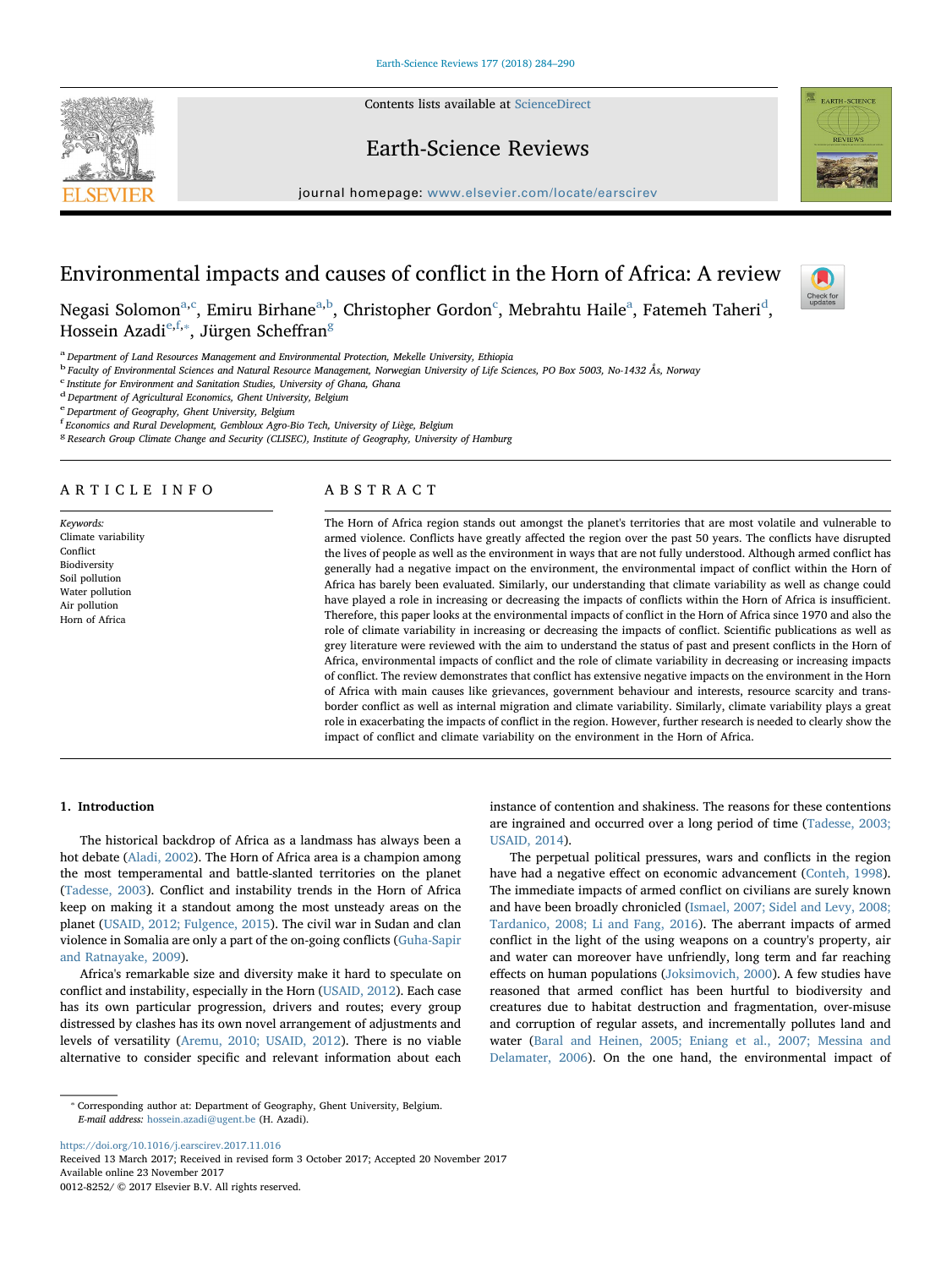conflict in the Horn of Africa is scarcely evaluated, and on the other hand, our understanding of how climate variability could have played a part in expanding or diminishing the effects of conflicts in the Horn of Africa is not yet notable. This understanding is critical for conflict prediction and management, climate change adaptation as well as biodiversity and ecosystem preservation in the Horn of Africa. Thus, the target of this paper is to review environmental impacts of conflicts in the Horn of Africa and to review the role of climate variability in increasing or decreasing conflicts.

The review paper starts by defining conflict and its general causes followed by its impact on the environmental issues including forest cover, biodiversity and wildlife, soil, water, and air pollution and also discusses different aspects of the environment. The role of climate variability on conflict is summarized independently. The methods used to collect the information to develop the review paper are given in section 5. The resulting effects of conflict on the environment and their cause in the Horn of Africa are presented and discussed in section 6. The paper concludes with reflections in section 7.

#### 1.1. Definition and causes of conflict

The literature review shows that the meaning of conflict has been characterized differently by researchers. For this paper, four general classifications of conflict strictly related to the study have been distinguished including internal conflict, international conflict, non-state conflict and extra-state conflict. Traditionally, conflict is thought to emerge from contradicting interests including scarce resources, dissimilar objectives and dissatisfaction [\(Schmidt and Kochan, 1972](#page-6-5)). [Barki and Hartwick \(2004\)](#page-5-4) characterizes conflict as a dynamic process that happens between interdependent parties as they experience negative responses to perceived contradictions and obstruction in the accomplishment of their goals. Conflicts could be violent, uncontrollable, escalating and insolvable or latent and resolvable [\(Ajayi](#page-5-5) [and Buhari, 2014\)](#page-5-5).

For this paper, four general classifications of conflict have been distinguished. Internal conflict (or intrastate conflict) is one in which the number of legislative specialists of a state is restricted by using arms to oust experts ([Eminue, 2004](#page-5-6)). Then, international conflict or interstate clashes again occur between at least two countries and include the political powers of more than one state [\(Puchala, 1971\)](#page-6-6). Non-state conflict is the utilization of military force between two composed gatherings, neither of which is the legislature of the state. Extra-state conflict happens between a state individual from the worldwide framework and a political unit outside of its regional limits [\(Kudakwashe](#page-6-7) [and Richard, 2015\)](#page-6-7).

In Africa, the four different conflict types have occurred in varying degrees from place to place. Conflicts in Africa seem to have been brought about by a variety of variables, for example, resource scarcity, arbitrary borders made by the pioneer powers, heterogeneous ethnic compositions of African states, uncouth political initiatives, corruption and negative effects of the burden of obligation outside and poverty ([Aremu, 2010](#page-5-1)).

#### 1.2. Impact of conflict on environment: global perspective

The environmental effects of conflict are generally categorized as direct or indirect [\(Jha, 2014\)](#page-6-8). Direct impacts relate to those whose occurrence may be physically linked to military action and which typically arise within the immediate short-term, whereas indirect impacts are those that can be reliably attributed to the conflict but they usually tangle with many factors and only fully manifest themselves in the medium to longer term [\(Partow, 2008\)](#page-6-9). Some examples of direct impacts include deliberate natural resource destruction, environmental contamination from bombing of industrial sites, and military debris and demolition waste from targeted infrastructure. On the other hand indirect impacts include the environmental footprint of displaced

populations, collapse of environmental governance and data vacuum as well as the lack of funding for environmental protection. Discussed below are some of the environmental impacts of conflict in the world. Nuclear weapons affect climate and environmental globally [\(Makhijani](#page-6-10) [et al., 2000; Sche](#page-6-10)ffran et al., 2016). Conflicts induced by climate change could contribute to global insecurity, which, in turn, could enhance the chance of a nuclear weapon being used, could create more fertile breeding grounds for terrorism including nuclear terrorism, and could feed the ambitions among some states to acquire nuclear arms (Scheff[ran et al., 2016\)](#page-6-11). Another issue is that any war destroys buildings and infrastructures which need to be rebuilt and consume enormous resources and add to emissions.

#### 1.2.1. Impact of conflict on forest cover

The effects that conflict has on forest cover are an emerging concern for conservation, partly due to the occurrence of war in forest's rich areas in a way that various scholars have tried to demonstrate the impact of conflicts on forest cover and its implication on biodiversity. For example, a study in the Atlantic Coast of Nicaragua confirmed that conflict-related factors were partially responsible for forest cover change ([Stevens et al., 2011\)](#page-6-12). Another study on woody cover change in Colombia between 2001 and 2010 also showed that the impact of illegally armed groups has reduced forest cover, particularly in areas rich in gold and lands appropriate for cattle grazing [\(Foster, 2001; Sánchez-](#page-5-7)[Cuervo and Aide, 2013](#page-5-7)). Similarly a study by [Westing \(2011\)](#page-6-13) on Vietnam, revealed that aerial application of Agent Orange and other herbicides during war, defoliated 14% of the country's forest cover and over 50% of its coastal mangroves. According to [Westing \(2013\),](#page-6-14) limited warfare can result in severe, widespread, and long-term environmental damage. This has been demonstrated by a study of the effects of high-explosive munitions (bombs and shells), chemical anti-plant agents (herbicides), and heavy land-clearing tractors ('Rome plows') as employed by the USA in South Vietnam during the Second Indochina War of 1961–1975 for the purpose of extending large-scale area denial. Although the ecological damage to South Vietnam was severe, the areadenial techniques used were of a doubtful military success.

The indirect effects of conflict often have more far-reaching impacts than the direct destruction on battlegrounds. Military expenditures can come at the expense of other government programs, including natural resource management. For example during the wars in Afghanistan and Iraq 2008, the US government military budget was increased alongside an 8% reduction for the budget of the U.S. Forest Service ([Daly, 2008](#page-5-8)). This had an implication in the forest management sector by cutting the budget of the forest service.

The Rwandan genocide led to the killing of roughly 800,000 Tutsis and moderate Hutus ([Zorbas, 2004\)](#page-6-15). The war created a massive migration of nearly 2 million Hutus fleeing Rwanda over the course of just a few weeks to refugee camps in Tanzania and the Democratic Republic of the Congo [\(DeWeerdt, 2008\)](#page-5-9). This large displacement of people in refugee camps put pressure on the surrounding ecosystem. Forests were cleared in order to provide wood for building shelters and used for firewood [\(DeWeerdt, 2008\)](#page-5-9). These people suffered from harsh conditions and constituted an important threat impact on natural resources ([Kanyamibwa, 1998](#page-6-16)).

However, the effect of conflict on forest cover is not always negative. This view is supported by [Suthakar and Bui \(2008\),](#page-6-17) a study in Jaffna Peninsula, Northern Sri Lanka. It revealed that the land use/ cover pattern has been very dynamic during war, showing a remarkable decrease in agricultural land use and concomitant increase in forest cover. Another study in Nepal showed that forest user groups facing severe armed conflict showed an increase in forest density [\(Karna et al.,](#page-6-18) [2010\)](#page-6-18). These results emphasize the capacity of local institutions to organize and cooperate even in extremely vulnerable situations, building trust and reciprocity for sustainable forest use and management ([Karna](#page-6-18) [et al., 2010](#page-6-18)). A study in Swat and Shangla, Pakistan also highlighted that deforestation that appeared during periods of conflict was not as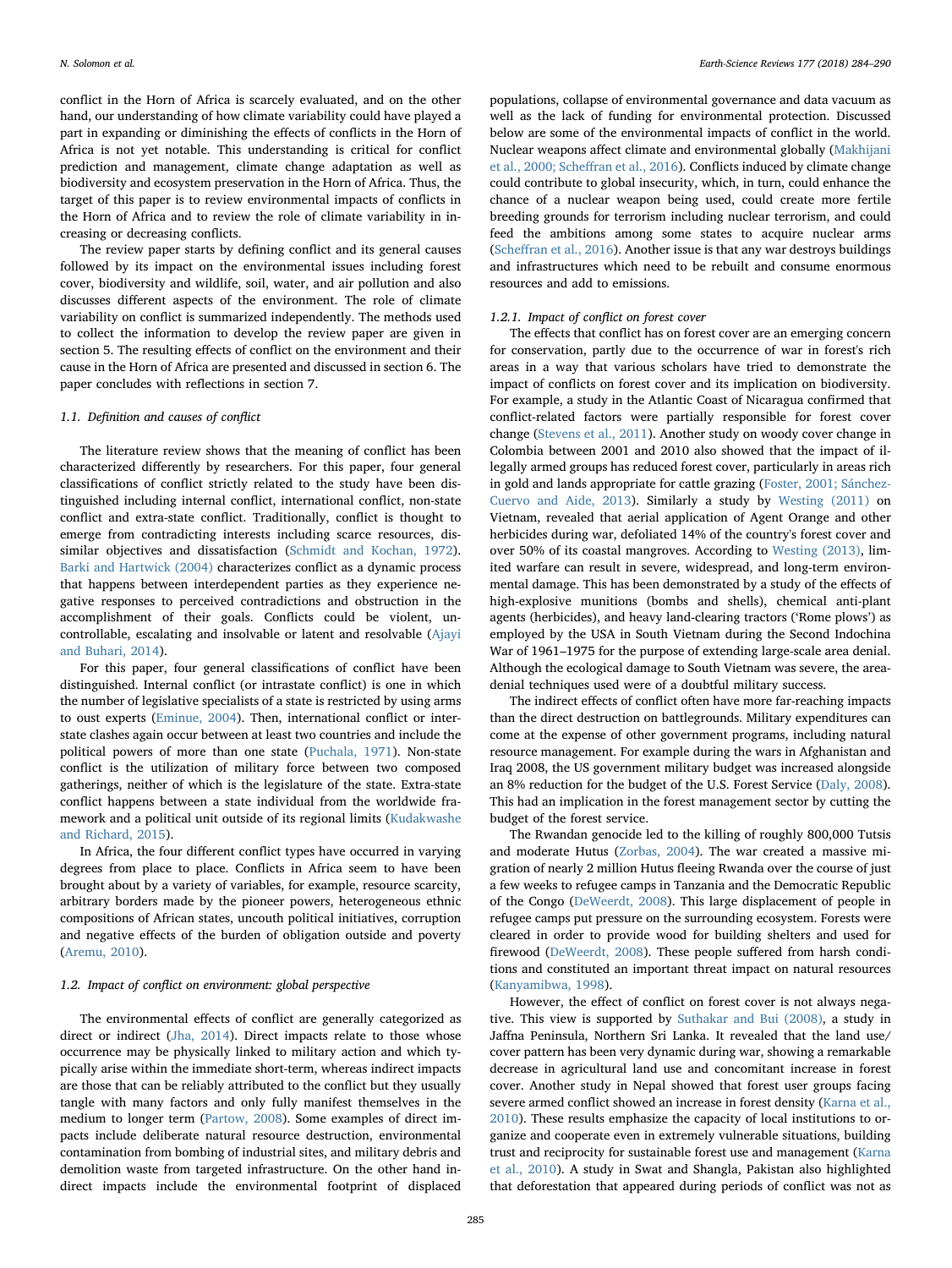significant as when compared with the long term deforestation patterns of the area ([Qamer et al., 2012\)](#page-6-19).

#### 1.2.2. Impact of conflict on biodiversity and wildlife

Human conflict for the most part has plenty of negative effects on wildlife and preservation. Armed conflict usually happens in the regions of high biodiversity. For instance, 64 of the 206 nations of biodiversity Eco region globally have encountered war in the previous 60 years ([Fearon and Laitin, 2003](#page-5-10)). Hence, armed conflict has an extraordinary effect in molding biodiversity and its preservation. In spite of the fact that biodiversity protection commonly endures amid wartime, the changed human movement in struggle ranges now and then makes unmistakable preservation openings ([Hanson et al., 2009\)](#page-6-20). For instance, biodiversity conservation should be integrated into military, reconstruction, and humanitarian programs in the world's conflict zones ([Hanson et al., 2009](#page-6-20)). This example has been experienced among tribal regions in New Guinea and the Amazon ([McNeely, 2003a\)](#page-6-21) and in the exceptional natural life fixations experienced by the Lewis and Clark Expedition in battle regions between Native American countries ([Martin and Szuter, 1999\)](#page-6-22).

The effect of human conflict on wildlife and habitats is unpredictable. Armed conflict regularly hinders wildlife and wildlife habitats [\(De Merode et al., 2007](#page-5-11)). Antagonistic effects result from habitat loss as well as broad herbicide use, wildlife mortality from landmines, hunting to nourish soldiers, opportunistic poaching, direct targeting of preservation experts by equipped groups, pest outbreaks coming about because of environmental aggravation and expanded misuse of wildlife by displaced peoples [\(Dudley et al., 2002; McNeely, 2003b\)](#page-5-12). A review in Eastern Cambodia in the light of ordinal-scale measures demonstrated that both relative wildlife abundance and species richness declined amid war, as a result of significant increase of weapons [\(Loucks](#page-6-23) [et al., 2009](#page-6-23)). It exhibits that the legacy of contention for natural life can be significant and ruinous ([Loucks et al., 2009\)](#page-6-23).

The continued war in the Democratic Republic of Congo (DRC) (1995–2006) brought about a noteworthy loss of wildlife, including elephants, due to the fall of institutions, wilderness and unbridled abuse of regular assets; for example, minerals, wood, ivory and bush meat [Beyers et al., 2011a\)](#page-5-13). The review in Okapi Faunal Reserve, Democratic Republic of Congo demonstrated that there was around a 50% decrease in population which corresponded with the increase in elephant poaching ([Beyers et al., 2011a\)](#page-5-13). Post-war progression, for example, debilitated organizations, human developments, and easy access to weapons keep on affecting elephants [\(Beyers et al., 2011b](#page-5-14)).

#### 1.2.3. Impact of conflict on soil pollution

One of the most dramatic ways humans can affect soil properties is through military activities. Armed conflict-induced disturbances to soil basically consist of three types of damage at the same time: physical, chemical and biological ([Certini et al., 2013](#page-5-15)). Physical disturbances to soil include sealing due to building defensive infrastructures, excavation of trenches or tunnels, compaction due to machinery and troops traffic, or cratering by bombs and landmines [\(Certini et al., 2013](#page-5-15)). Chemical disturbances consist of inputs of pollutants such as oil, heavy metals, nitroaromatic explosives, organophosphorus nerve agents, and dioxins from herbicides or radioactive elements ([Certini et al., 2013](#page-5-15)). Biological disturbances occur as unintentional consequences of the impact on the physical and chemical properties of soil or the deliberate introduction of microorganisms lethal to animals and humans such as botulin or anthrax [\(Certini et al., 2013\)](#page-5-15).

Fires have numerous positive and negative consequences on the physical properties of soil ([Mataix-Solera et al., 2011\)](#page-6-24). The most impressive impact in this view is often indirect, being due to erosion, which easily starts on steep burnt surfaces that do not experience prompt plant resprouting or recolonization. Debris flows and shallow landslides can also occur ([Shakesby and Doerr, 2006\)](#page-6-25). In addition to the temporary lack of a vegetation cover, burnt areas are particularly prone

to runoff and erosion because of the fire-induced formation of a hydrophobic layer at shallow depth, which prevents or limits water infiltration ([Doerr et al., 2000\)](#page-5-16). Like other types of soil turbation, as cryoturbation, vertization, bioturbation, and bombturbation mix the soil horizons, partly canceling the effects of pedogenesis, but overall changes the landscape; hence resulting in the substantial transformation of the soil forming factor topography [\(Wilkinson et al., 2009](#page-6-26)).

Considerable human disturbances to soil for defensive purposes was seen as a result of the wide trench systems on the Western Front in World War I and the antitank ditches constructed in World War II ([Rose,](#page-6-27) [2005\)](#page-6-27). During WW II, striking trench systems were also emplaced by civilians for the purpose of saving houses, monuments, or factories from destruction ([Shaw et al., 2001](#page-6-28)). In Alaska, [Shaw et al. \(2001\)](#page-6-28) found significantly higher concentrations of organic carbon, total nitrogen, phosphorus and potassium within depressions caused by explosions, concluding that the displacement of soil material acts as a 'catalyst' for pedogenesis.

Indirect contamination of soil by fuels (hydrocarbons) occurred during warfare as soon as the internal combustion engine was introduced [\(Hussain and Gondal, 2008\)](#page-6-29). An impressive example of oil contamination is that of the 1991 Gulf War when 770 km of coastline from Southern Kuwait to Abu Ali Island were involved [\(Hussain and](#page-6-29) [Gondal, 2008](#page-6-29)). The Gulf War also resulted in the contamination of large areas of inland Kuwait [\(Al-Senafy et al., 1997](#page-5-17)). The contamination of soil by radioactive residue from depleted uranium (DU) bullets used in the war is another example. Iraq and Kosovo may be thousands of miles apart, but they share the dubious distinction of contamination with radioactive residue from depleted uranium bullets used in American air strikes ([Peterson,](#page-6-30) 2006).

Today's contamination of soils by warfare activities is largely made up of explosive compounds [\(Qasim et al., 2007\)](#page-6-31). However, there are a few positive effects of military activities on soil, such as the fertilization by nitrogen and phosphorus contained in nitroaromatic explosives or the creation of no-man's lands where the natural succession is allowed ([Brady, 2012](#page-5-18)).

#### 1.2.4. Impact of conflict on water pollution

Water pollution is yet another result of war. Of the many wars led since the Vietnam War, the Gulf War during January and February 1991 shows the courses in which the technology of war and industry can be utilized to bring about natural demolition across the board ([Leaning,](#page-6-32) [2000\)](#page-6-32). Importing of around 10 million barrels of Kuwaiti oil into the by Iraqi waters stretching along 1500 km and costing more than \$700 million to tidy up brought about extraordinary worry to water bodies which officially experienced many years of mishandling [\(UNEP, 1991](#page-6-33)). A noteworthy groundwater aquifer, two fifths of Kuwait's whole freshwater hold, stays sullied right up til today [\(McLaren and Ian,](#page-6-34) [2003\)](#page-6-34). Other natural impacts of the 1991 Gulf War included the devastation of sewage treatment plants in Kuwait, bringing about the release of more than 50,000 cubic meters of crude sewage consistently into Kuwait Bay ([McLaren and Ian, 2003\)](#page-6-34).

The war between Russian military and Chechen guerilla warriors in 1994–1996 have greatly affected Chechnya's water supply [\(Al-Shishani,](#page-5-19) [2006\)](#page-5-19). Around 20,000 tons of oil spilled into waterways [\(Al-Shishani,](#page-5-19) [2006\)](#page-5-19). Waterways are sullied in a way that there is a rising concern that the pollution from waterways could spread into the Caspian sea [\(Al-](#page-5-19)[Shishani, 2006](#page-5-19)).

The Rwanda catastrophe of 1994 brought about the pollution of water bodies. It is evaluated that in the vicinity of 500,000 and 1 million individuals lost their lives inside a period of around 3 months ([Wachira, 1997](#page-6-35)). This immediately caused a body disposal crisis. Appropriate entombments were unrealistic and bodies were discarded in mass-graves or by and large, were left to decay in the open. Different bodies were discarded in waterways and lakes and others suffocated while attempting to cross swollen streams and lakes, in this manner dirtying the waters [\(Wachira, 1997](#page-6-35)).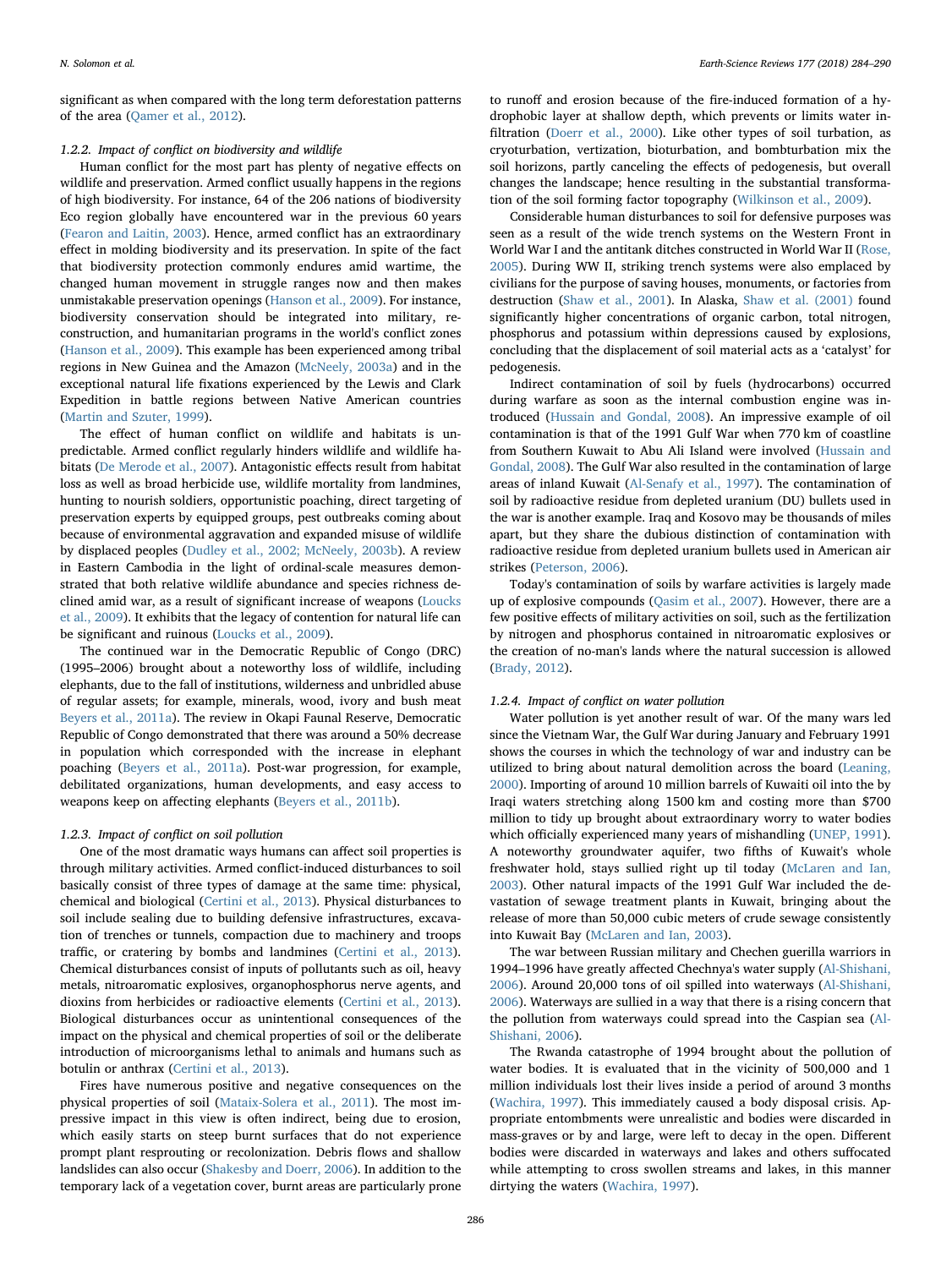#### 1.2.5. Impacts of conflict on air pollution

Conflict has a great role in exacerbating air pollution. The impact of conflict on the environment, particularly on air pollution, starts with the development and testing of all aspects related to military weapons, hardware and armament, and the necessary training in its use. For example in World War I and World War II, extensive testing of inflammable bombs was made to produce the firestorms ([Protopsaltis,](#page-6-36) [2012\)](#page-6-36). The effects of the by-products of intense fire on the air quality were made obvious in the World Trade Centre incident, where pollution from the burning of the buildings and their contents included toxic metals, asbestos, dioxins, Polycyclic Aromatic Hydrocarbons, Polychlorinated Biphenyls and hydrochloric acid [\(Protopsaltis, 2012\)](#page-6-36).

Other forms of chemical warfare included the development of particular dioxins such as Agent Orange which was used in the war in Vietnam ([Protopsaltis, 2012\)](#page-6-36). It was used as a defoliant and was delivered by plane, as a tool of war and not necessarily applied as a weapon ([Protopsaltis, 2012](#page-6-36)). However, it proved very effective as a pollutant [\(Protopsaltis, 2012\)](#page-6-36).

With the high degree of mechanization of the military, large amounts of fossil fuels are used as a result. Fossil fuels are a major contributor to global warming and climate change and it one of the issues of increasing concern. The United States Department of Defense is a government body with the highest use of fossil fuel in the world ([Karbuz, 2006](#page-6-37)).

The wars in Iraq, Afghanistan and Pakistan have had a serious impact on the natural environments of these countries, in particular on air pollution. Military vehicles consume petroleum-based fuels at an extremely high rate, with the vehicles used in the war zones having produced many hundreds of thousands of tons of carbon monoxide, nitrogen oxides, hydrocarbons and sulfur dioxide in addition to  $CO<sub>2</sub>$ ([Crawford et al., 2011\)](#page-5-20).

#### 2. Methods

The target of this paper is to review environmental impacts of conflict in the Horn of Africa (the countries of Djibouti, Eritrea, Kenya, Ethiopia, Uganda, Sudan and Somalia) ([Fig. 1](#page-3-0)), and to review the role of climate variability in increasing or decreasing conflicts. This was done in the context of a comprehensive review, the process of collecting, appraising, and then synthesizing data from a large number of sources. The main method for selecting the literature was cumulating research findings across different studies on the same issue which, in our case, was "environmental impacts of conflict". The methodology employed

<span id="page-3-0"></span>

Fig. 1. The study area (Horn of Africa).

comprises of a review of published articles and grey literature on conflict, the impact of conflict on the environment and the impact of climate variability on conflict. The published literature search was carried out in Google scholar, ScienceDirect, Wiley online library and Jstor with having access to the University of Ghana Library and the grey literature included reports and websites. Search terms used in the academic databases include "conflict" and/or "environment", "climate" and "conflict". The following phrases were also used in the Google search engines: "conflict in the Horn of Africa", "conflict and environment", "the impact of conflict on the environment", "causes of conflict", "role of climate change on conflict". The documents retrieved from the various searches were read, evaluated and synthesized in the write up.

### 3. Results and discussion

#### 3.1. Overview of conflict in the Horn of Africa since 1970

While parts of the region are moderately steady and serene today, noteworthy bits of the Horn of Africa remain unable to break free of a ruthless and delayed history of furnished clashes, rough wrongdoing, radicalism, collective brutality, political unsteadiness, dislodging, human rights misuse and state disappointment [\(USAID, 2012](#page-6-1)). Since the 1970s, many clashes have occurred in the Horn of Africa. The greater part of the contentions are affable war and interstate clashes ([Table 1](#page-3-1)).

Relatively, Sudan and Uganda have had many conflicts followed by Somalia and Kenya ([Fig. 2\)](#page-4-0). In terms of conflict duration, Eritrea had a long lasting war with Ethiopia starting from 1961–1991 for their freedom.

#### 3.2. Causes of conflict in the Horn of Africa

Though it is acknowledged that many conflicts do have their origin

#### <span id="page-3-1"></span>Table 1

Major conflict events in the Horn of Africa since 1970. Source: ([Tucker, 2009; Wikipedia, 2016](#page-6-38)).

| Country           | Events                              | Year of war  |
|-------------------|-------------------------------------|--------------|
| Djibouti          | Djiboutian Civil War                | 1991-1994    |
| Djibouti, Eritrea | Djiboutian-Eritrean border conflict | 2008-2008    |
| Eritrea           | Eritrean Civil Wars                 | 1972-1981    |
| <b>Fritrea</b>    | Eritrean War of Independence        | 1961-1991    |
| Ethiopia          | Ethiopian Civil War                 | 1974-1991    |
| Ethiopia, Eritrea | Eritrean-Ethiopian War              | 1998-2000    |
| Somalia, Ethiopia | Ethio-Somali War                    | 1977-1978    |
| Kenya             | Garissa Massacre                    | 1980         |
| Kenya             | Wagalla massacre                    | 1984         |
| Kenya             | Turbi Village Massacre              | 2005         |
| Kenya             | Kenyan crisis                       | 2007-2008    |
| Somalia           | Somali Rebellion                    | 1986-1991    |
| Somalia           | Somali Civil War                    | 1991-ongoing |
| Somalia           | Insurgency in Ogaden                | 1995-2008    |
| Sudan             | Second Sudanese Civil War           | 1983-2005    |
| Sudan             | Lord's Resistance Army insurgency   | 1987-ongoing |
| Sudan             | War in Darfur                       | 2003-ongoing |
| Sudan             | Chad-Sudan conflict                 | 2005-2010    |
| Sudan             | Sudanese nomadic conflicts          | 2009-ongoing |
| Sudan             | Ethnic violence in South Sudan      | 2011-ongoing |
| Sudan             | Third Sudanese Civil War            | 2011-ongoing |
| Sudan             | Sudan-South Sudan Border War        | 2012-2012    |
| Sudan             | South Sudanese Civil War            | 2013-ongoing |
| Uganda, Tanzania  | Uganda-Tanzania War                 | 1978-1979    |
| Uganda            | Uganda National Rescue Front        | 1980-1985    |
| Uganda            | Ugandan Civil War                   | 1982-1986    |
| Uganda            | Uganda People's Democratic Army     | 1986-1988    |
| Uganda            | Holy Spirit Movement                | 1986-1987    |
| Uganda            | Lord's Resistance Army              | 1987-ongoing |
| Uganda            | Allied Democratic Forces            | 1996         |
| Uganda            | Uganda National Rescue Front II     | 1996-2002    |
|                   |                                     |              |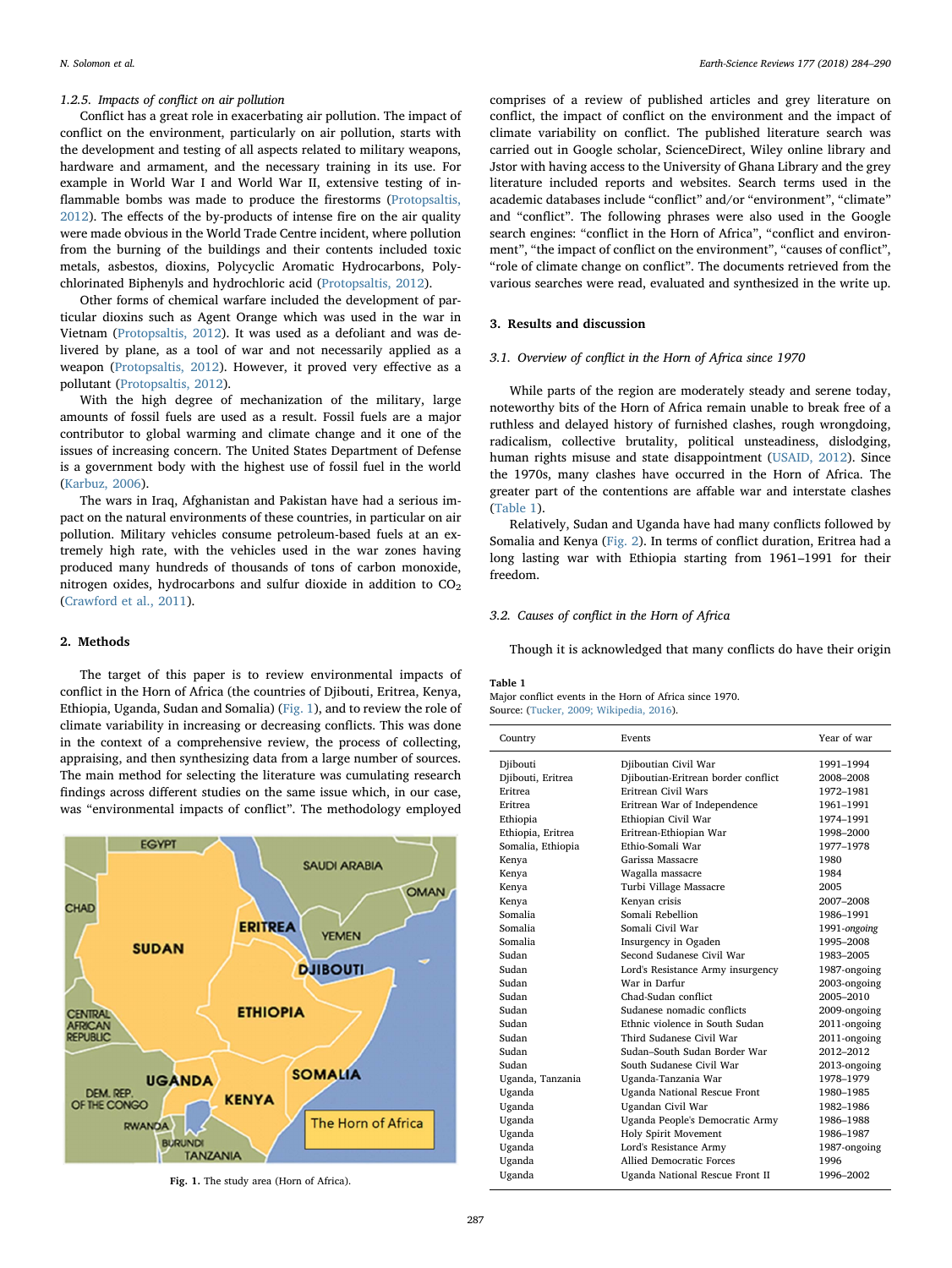<span id="page-4-0"></span>

Fig. 2. Comparative analysis of conflicts in the Horn of African countries since 1970. (Source: [\(Tucker, 2009; Wikipedia, 2016\)](#page-6-38)).

in their colonial past, there is a generally wide-spread perception and agreement that contemporary conflicts in the Horn of Africa are caused by some of the factors mentioned below.

#### 3.2.1. Grievances

Over the Horn of Africa, many armed conflicts including insurrections, civil wars and violent radicalism are filled to some degree by disappointment over constrained monetary open doors; neediness; unemployment; legislative issues of prohibition ethnic, religious, or class lines [\(Ylonen, 2005\)](#page-6-39). High population development rates of the area have created a young population boom which intensifies issues of unemployment prompting to unfaltering urban float that bolsters the development of huge ghettos where these grievances are concentrated. In provincial regions, grievances are most articulated over land and the estrangement of land. The majority of these grievances are established via what one might say ethnic or partisan minimization ([USAID, 2012](#page-6-1)).

#### 3.2.2. Trends in government behaviour and interests

Both an oppressive and inadequate government are regularly said to be the blame, as protestors clash and unsteadiness ensues [\(USAID,](#page-6-1) [2012\)](#page-6-1). Both of them are features of the Horn of Africa. Governments in the region vary broadly in their attitudes and legislation toward nonstate or civic society actors in overseeing trans-border conflicts; some are profoundly prohibitive while others are manageable and produce hybrid peace-building partnerships with civil society groups along border areas ([Fulgence, 2015\)](#page-5-21).

#### 3.2.3. Resource scarcity and trans-border conflict

Growing populations and settled or declining natural resources, particularly land and water, feature as the reason for most local conflicts over the region and are intensifying. Dozens of borders over the Horn of Africa are uncertain and challenged [\(USAID, 2012\)](#page-6-1). At the point when unrest occurs or significant assets are found in these zones, strains spike between neighbouring states, stalling peace-building endeavors ([Meier et al., 2007; Leroy, 2009; van de Giessen, 2011\)](#page-6-40).

#### 3.2.4. Internal migration

Migration from the rural to urban areas has led to urbanization pressures that manifest themselves in violent forms in different ways. All the countries in the region have thousands of youth who flock to the urban centres daily hoping to find better prospects [\(Chikwanha, 2007](#page-5-22)). With job scarcity and no opportunities for mobility due to inferior educational standards in rural areas, the result is urban violence between hawkers and traders and between slum dwellers, developers and civic authorities over land evictions. These have become a permanent feature in Nairobi, Mombasa and Kisumu [\(Oyugi, 2002](#page-6-41)).

#### 3.2.5. Climate variability

Climate variability is defined as variations in the mean state and other statistics of the climate on all temporal and spatial scales, beyond individual weather events. Although climate variability is usually regarded as a potential future threat, some authors argue that global climate variability has already been a contributing factor to current conflicts such as the Darfur conflict [\(Byers and Dragojlovic, 2004](#page-5-23)) while other researcher question a significant climate contribution in the Darfur conflict ([Verhoeven,](#page-6-42) 2011). Recent studies concerning the possible relationship between climate trends and the risks of violent conflict have yielded contradictory results, partly due to choices of conflict measures and modeling design ([Ide et al., 2014; Sche](#page-6-43)ffran et al., 2014; [Schilling et al., 2015\)](#page-6-43).

[O'Loughlin et al. \(2012\)](#page-6-44) in his study of climate–conflict relationships using a geographically disaggregated approach for East Africa from 1990 to 2009, showed that wetter deviations from the precipitation norms decrease the risk of violence, whereas drier and normal periods showed no effects. The relationship between temperature and conflict showed that much warmer than normal temperatures raise the risk of violence, whereas average and cooler temperatures have no effect. In addition, a study by [Hendrix and Glaser \(2007\)](#page-6-45) found that interannual variability in precipitation had a significant impact on the likelihood of conflict onset in Sub-Saharan Africa.

[Miguel et al. \(2004\)](#page-6-46) estimated the effect of economic shocks on the likelihood of civil conflict in Sub-Saharan Africa. They found that increased rainfall had a positive impact on income growth and a negative impact on the likelihood of conflict, mediated by its effect on economic growth. Climate variability, especially temperature changes in seasonality, has an appreciable impact on livelihoods and economic development, rights and responsibilities of citizens and the state, resource governance and the performance of political institutions as well as relations among privileged and disadvantaged identity groups. A large body of literature indicates that these are important, and the enduring conflict varies in the Horn of Africa ([USAID, 2014](#page-6-47)). [Raleigh and](#page-6-48) [Kniveton \(2012\).](#page-6-48) On the basis of data from East Africa, studies also found that rainfall deviations in either direction are associated with conflict, but argue that civil war is more likely to occur in anomalously dry conditions whereas wet conditions are more likely to be associated with non-state conflict.

In Southern Ethiopia, Yabelo, recurrent drought as a result of rainfall has made the search for water and pasture more difficult, and moving into new areas in search of these resources often provokes conflict [\(USAID, 2014](#page-6-47)). Similarly, in Somalia, a one standard deviation increase in drought intensity and length raises the likelihood of conflict by 62% [\(Maystadt and Ecker, 2014](#page-6-49)). Drought affects conflict through livestock price changes, establishing livestock markets as the primary channel of transmission in Somalia ([Maystadt and Ecker, 2014](#page-6-49)). [Maystadt et al. \(2015\)](#page-6-50) also studied the link between local variations in weather shocks and conflicts by focusing on a pixel-level analysis for North and South Sudan between 1997 and 2009. They found that temperature anomalies greatly affect the risk of conflict.

#### 3.3. Environmental impact of conflict in the Horn of Africa

The impacts of armed conflict on environments are complex and difficult to assess due to restricted access to affected areas during wartime. However, there are a few studies which show the impact of conflict on environment in East Africa. A study by [Alix-Garcia et al.](#page-5-24) [\(2013\)](#page-5-24) showed that conflict caused land abandonment which increased with proximity to insecurity, and welfare losses to rural land owners in Darfur, Sudan. This can cause disruptions in short-term production, with abandonment of agriculture far from the cities, and intensification of land use on their periphery.

In Ethiopia, one of the main problems arising from the war which finally ended in 1991 was the severe decline in the morale of wildlife staff due to drastic cut backs in government funding and support for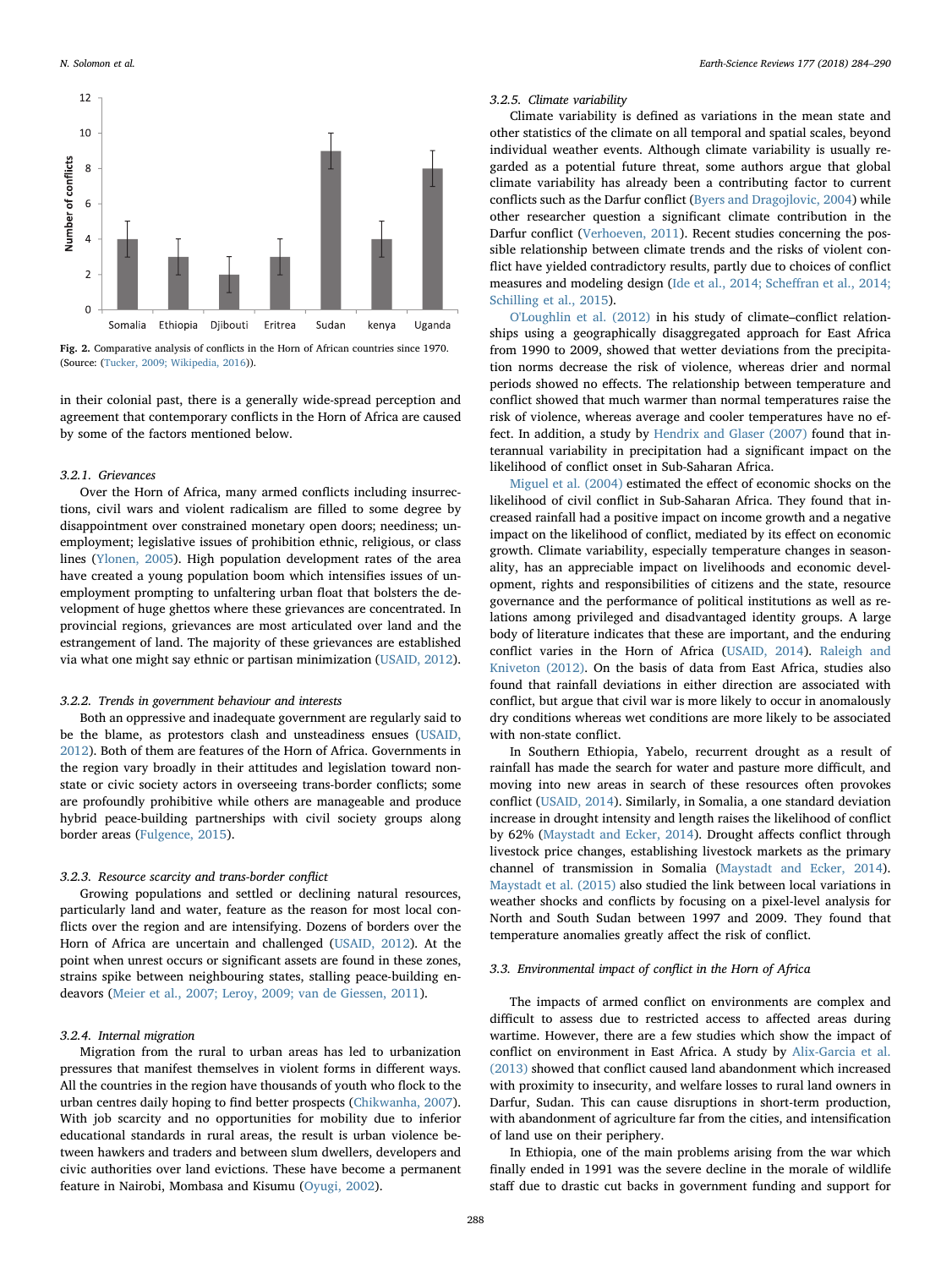conservation [\(GebreMichael et al., 1992\)](#page-6-51). The Simen mountains World heritage site, for instance was particularly badly affected. The park was inscribed as a World heritage site in 1978 but was totally closed down when the Tigre Peoples Liberation Front (TPLF) occupied it and the surrounding area in 1984 ([GebreMichael et al., 1992\)](#page-6-51). It was not reopened until 1991. In the intervening seven years, no wildlife management was possible. Of the 63 administrative and residential buildings that the park contained, only four in one outpost survived the bombardments and looting inflicted on it. During the seventeen years that war raged, development progress was negligible ([GebreMichael et al.,](#page-6-51) [1992\)](#page-6-51). Conservation activities declined and eventually ceased and in the absence of incentives and support for wildlife conservation, a hapless and lethargic attitude prevailed. This, coupled with the relative lack of education in the lowlands where most wildlife conservation is concentrated, generally, meant that wildlife conservation management in the field became considerably weakened [\(GebreMichael et al., 1992](#page-6-51)).

Meanwhile, the frequent massacre of wildlife animals, especially of those considered clean under Mosaic Law, continues to be a problem in the Senkelle Swayne Hartebeest Sanctuary and particularly in the Bale mountains National park ([GebreMichael et al., 1992](#page-6-51)). This is because the number of firearms in the hands of civilians, originally very high anyway, has increased as a result of the looting of military camps and cheap purchase from retreating military forces. Populations of Swayne's hartebeest, an endemic race, and the Mountain Nyala and Simen jackal, which are both endangered endemic species, are the most affected ([GebreMichael et al., 1992; Ylonen, 2005](#page-6-51)).

In Uganda, local proliferation of small arms led to increased hunting for bush meat, wildlife products and sport, often by the soldiers themselves. Examples include the decimation of Uganda's elephant (Loxodonta africana) and hippopotamus (Hippopotamus amphibius) populations during the 1970s ([Eltringham and Malpas, 1980; Fulgence,](#page-5-25) [2015\)](#page-5-25).

However a study in South Sudan and Uganda in three forest areas on forest cover showed that armed conflict did not have a negative impact on forest cover. It indicated that the rate of forest recovery was significantly higher than the rate of disturbance both during and after wartime and the net rate of forest cover change remained largely unchanged. In contrast to this finding, one of the study areas experienced relatively high rates of disturbance during wartime; however, post war period losses were largely offset by some gains in forest cover ([Gorsevski et al., 2012; Aremu, 2010\)](#page-6-52).

#### 4. Conclusion

The review covers general aspects of conflict-environment and demonstrated that conflict has extensive negative impacts. The impacts of conflict on environments in the Horn of Africa included declining wildlife conservation activities, the frequent massacre of wildlife animals, increased hunting for bush meat and negative impact on forest cover. Conflicts in the Horn of Africa have been caused by a variety of variables like grievances, government behaviour and interests, resource scarcity and transborder conflict as well as internal migration and climate variability. Similarly, climate variability plays a great role in exacerbating impacts of conflict in the region.

The Horn of Africa region stands out among the weaker, struggle inclined zones on the planet. Despite the perception that many conflicts have distinctive causes, as of late, climate variability has played a significant part in fueling the effect of contentions in the Horn of Africa. The environmental conflicts which are facing and challenging the Horn of Africa in the forthcoming years, particularly with change in climate variables, require and demand that more consideration to be given to the contentions underlying causes instead of its appearances.

Conflict in the Horn of Africa has left a broad legacy on the environment. Deforestation, loss of wildlife and biodiversity are just a part of the environmental impacts of conflict in this region. However, there is a knowledge gap regarding the environmental impacts of conflict in

the Horn of Africa. Thus, there is a need for orderly, similar and crossscale research in order to increase our understanding on the environmental impacts that is created as the result of the fighting, as well as the conflict that climate variability creates in this region.

#### Acknowledgement

The authors would like to acknowledge Transdisciplinary Training for Resource Efficiency and Climate Change Adaptation in Africa II (TRECCAfrica II) and Mekelle University. We also acknowledge the DFG-funded CliSAP Cluster of Excellence at University of Hamburg.

#### References

- <span id="page-5-5"></span>[Ajayi, A.T., Buhari, L.O., 2014. Methods of con](http://refhub.elsevier.com/S0012-8252(17)30135-6/rf0005)flict resolution in African traditional so[ciety. Afr. Res. Rev. 8 \(2\), 138](http://refhub.elsevier.com/S0012-8252(17)30135-6/rf0005)–157.
- <span id="page-5-0"></span>[Aladi, D., 2002. Emerging trends and dimensions of the Rwandan crisis. Afr. J. Int. A](http://refhub.elsevier.com/S0012-8252(17)30135-6/rf0010)ff. [Dev. 7 \(1\), 40](http://refhub.elsevier.com/S0012-8252(17)30135-6/rf0010)–65.
- <span id="page-5-24"></span>Alix-Garcia, J., Bartlett, A., Saah, D., 2013. The landscape of conflict: IDPs, aid and landuse change in Darfur. J. Econ. Geogr. 13 (4), 589–617. [http://dx.doi.org/10.1093/](http://dx.doi.org/10.1093/jeg/lbs044) [jeg/lbs044.](http://dx.doi.org/10.1093/jeg/lbs044)
- <span id="page-5-17"></span>Al-Senafy, M.N., Viswanathan, M.N., Senay, Y., Sumait, A., 1997. Soil contamination from oil lakes in northern Kuwait. J. Soil Contam. 6 (5), 481–494. [http://dx.doi.org/10.](http://dx.doi.org/10.1080/15320389709383581) [1080/15320389709383581](http://dx.doi.org/10.1080/15320389709383581).
- <span id="page-5-19"></span>Al-Shishani, M., 2006. Environmental Ramifications of the Russian War on Chechnya. Retrieved December 09, 2015, from. [http://www.cacianalyst.org/publications/](http://www.cacianalyst.org/publications/analytical-articles/item/10836-analytical-articles-caci-analyst-2006-5-3-art-10836.html) [analytical-articles/item/10836-analytical-articles-caci-analyst-2006-5-3-art-10836.](http://www.cacianalyst.org/publications/analytical-articles/item/10836-analytical-articles-caci-analyst-2006-5-3-art-10836.html) [html.](http://www.cacianalyst.org/publications/analytical-articles/item/10836-analytical-articles-caci-analyst-2006-5-3-art-10836.html)
- <span id="page-5-1"></span>Aremu, J.O., 2010. Confl[icts in Africa: meaning, causes, impact and solutiondeoti. Afr.](http://refhub.elsevier.com/S0012-8252(17)30135-6/rf0030) [Res. Rev. 4 \(4\).](http://refhub.elsevier.com/S0012-8252(17)30135-6/rf0030)
- <span id="page-5-3"></span>Baral, N., Heinen, J.T., 2005. The Maoist people's war and conservation in Nepal. Polit. Life Sci. 24 (1–2), 2–11. [http://dx.doi.org/10.2990/1471-5457\(2005\)](http://dx.doi.org/10.2990/1471-5457(2005)24[2:TMPWAC]2.0.CO;2) [24\[2:TMPWAC\]2.0.CO;2.](http://dx.doi.org/10.2990/1471-5457(2005)24[2:TMPWAC]2.0.CO;2)
- <span id="page-5-4"></span>[Barki, H., Hartwick, J., 2004. Conceptualizing the construct of interpersonal con](http://refhub.elsevier.com/S0012-8252(17)30135-6/rf0040)flict. Int. J. Confl[. Manag. 15 \(3\), 216](http://refhub.elsevier.com/S0012-8252(17)30135-6/rf0040)–244.
- <span id="page-5-13"></span>[Beyers, R.L., Hart, J.A., Sinclair, A.R., Grossmann, F., Klinkenberg, B., Dino, S., 2011a.](http://refhub.elsevier.com/S0012-8252(17)30135-6/rf0045) Resource wars and confl[ict ivory: the impact of civil con](http://refhub.elsevier.com/S0012-8252(17)30135-6/rf0045)flict on elephants in the [Democratic Republic of Congo-the case of the Okapi Reserve. PLoS One 6 \(11\),](http://refhub.elsevier.com/S0012-8252(17)30135-6/rf0045) [e27129.](http://refhub.elsevier.com/S0012-8252(17)30135-6/rf0045)
- <span id="page-5-14"></span>Beyers, R.L., Hart, J.A., Sinclair, A.R., Grossmann, F., Klinkenberg, B., Dino, S., Somers, M., 2011b. Resource wars and conflict ivory: the impact of civil conflict on elephants in the Democratic Republic of Congo—the case of the Okapi Reserve. PLoS One 6 (11), e27129. [http://dx.doi.org/10.1371/journal.pone.0027129.](http://dx.doi.org/10.1371/journal.pone.0027129)
- <span id="page-5-18"></span>[Brady, L., 2012. Korea's green ribbon of hope: history, ecology, and activism in the DMZ.](http://refhub.elsevier.com/S0012-8252(17)30135-6/rf0055) [Solutions 3 \(1\), 94](http://refhub.elsevier.com/S0012-8252(17)30135-6/rf0055)–98.
- <span id="page-5-23"></span>[Byers, M., Dragojlovic, N., 2004. Darfur: a climate change-induced humanitarian crisis?](http://refhub.elsevier.com/S0012-8252(17)30135-6/rf0060) [Hum. Secur. Bull. 16](http://refhub.elsevier.com/S0012-8252(17)30135-6/rf0060)–18.
- <span id="page-5-15"></span>[Certini, G., Scalenghe, R., Woods, W.I., 2013. The impact of warfare on the soil en](http://refhub.elsevier.com/S0012-8252(17)30135-6/rf0065)[vironment. Earth Sci. Rev. 127, 1](http://refhub.elsevier.com/S0012-8252(17)30135-6/rf0065)–15.
- <span id="page-5-22"></span>[Chikwanha, A.B., 2007. The anatomy of con](http://refhub.elsevier.com/S0012-8252(17)30135-6/rf0070)flicts in the East African Community (EAC): [linking security with development. In: Keynote speech to Development Policy Review](http://refhub.elsevier.com/S0012-8252(17)30135-6/rf0070) [Network-African Studies Institute. Leiden University, The Netherlands](http://refhub.elsevier.com/S0012-8252(17)30135-6/rf0070).
- <span id="page-5-2"></span>Conteh, J., 1998. Colonial roots of confl[icts in Africa: a historical perspective, prevention](http://refhub.elsevier.com/S0012-8252(17)30135-6/rf0075) and resolution. Afr. J. Confl[. Prev. Manag. Resolut. 2 \(1\).](http://refhub.elsevier.com/S0012-8252(17)30135-6/rf0075)
- <span id="page-5-20"></span>[Crawford, N., Lutz, C., Watson Jr., T.J., 2011. The Costs of War Since 2001: Iraq,](http://refhub.elsevier.com/S0012-8252(17)30135-6/rf0080) [Afghanistan, and Pakistan: Executive Summary. Brown University, Watson Institute](http://refhub.elsevier.com/S0012-8252(17)30135-6/rf0080) [for International Studies.](http://refhub.elsevier.com/S0012-8252(17)30135-6/rf0080)
- <span id="page-5-8"></span>Daly, M., 2008. Bush Forest Budget Called Disastrous. [Press release]. Retrieved from. [http://usatoday30.usatoday.com/news/washington/2008-02-13-320353251\\_x.htm](http://usatoday30.usatoday.com/news/washington/2008-02-13-320353251_x.htm).
- <span id="page-5-11"></span>De Merode, E., Smith, K.H., Homewood, K., Pettifor, R., Rowcliffe, M., Cowlishaw, G., 2007. The impact of armed conflict on protected-area efficacy in Central Africa. Biol. Lett. 3 (3), 299–301. [http://dx.doi.org/10.1098/rsbl.2007.0010.](http://dx.doi.org/10.1098/rsbl.2007.0010)
- <span id="page-5-16"></span><span id="page-5-9"></span>[DeWeerdt, S., 2008. War and the environment. World Watch Mag. 21.](http://refhub.elsevier.com/S0012-8252(17)30135-6/rf0095) [Doerr, S.H., Shakesby, R.A., Walsh, R.P.D., 2000. Soil water repellency: its causes,](http://refhub.elsevier.com/S0012-8252(17)30135-6/rf0100)
- <span id="page-5-12"></span>[characteristics and hydro-geomorphological signi](http://refhub.elsevier.com/S0012-8252(17)30135-6/rf0100)ficance. Earth Sci. Rev. 51, 33–65. [Dudley, J.P., Ginsberg, J.R., Plumptre, A.J., Hart, J.A., Campos, L.C., 2002. E](http://refhub.elsevier.com/S0012-8252(17)30135-6/rf0105)ffects of war [and civil strife on wildlife and wildlife habitats. Conserv. Biol. 16 \(2\), 319](http://refhub.elsevier.com/S0012-8252(17)30135-6/rf0105)–329.
- <span id="page-5-25"></span>Eltringham, S.K., Malpas, R.C., 1980. The decline in elephant numbers in Rwenzori and Kabalega Falls National Parks, Uganda. Afr. J. Ecol. 18 (1), 73–86. [http://dx.doi.org/](http://dx.doi.org/10.1111/j.1365-2028.1980.tb00271.x) [10.1111/j.1365-2028.1980.tb00271.x.](http://dx.doi.org/10.1111/j.1365-2028.1980.tb00271.x)
- <span id="page-5-6"></span>Eminue, O., 2004. Confl[ict resolution and management in Africa: a panorama of con](http://refhub.elsevier.com/S0012-8252(17)30135-6/rf0115)[ceptual and theoretical issues. Afr. J. Int. A](http://refhub.elsevier.com/S0012-8252(17)30135-6/rf0115)ff. Dev. 9 (1/2), 10.
- [Eniang, E.A., Haile, A., Yihdego, T., 2007. Impacts of landmines on the environment and](http://refhub.elsevier.com/S0012-8252(17)30135-6/rf0120) [biodiversity. Environ. Policy Law 37 \(6\), 501.](http://refhub.elsevier.com/S0012-8252(17)30135-6/rf0120)
- <span id="page-5-10"></span>Fearon, J.D., Laitin, D.D., 2003. Ethnicity, insurgency, and civil war. Am. Polit. Sci. Rev. 97 (01), 75–90. [http://dx.doi.org/10.1017/S0003055403000534.](http://dx.doi.org/10.1017/S0003055403000534)
- <span id="page-5-7"></span>[Foster, P., 2001. The potential negative impacts of global climate change on tropical](http://refhub.elsevier.com/S0012-8252(17)30135-6/rf0130) [montane cloud forests. Earth Sci. Rev. 55 \(1](http://refhub.elsevier.com/S0012-8252(17)30135-6/rf0130)–2), 73–106.
- <span id="page-5-21"></span>Fulgence, N., 2015. War on terrorism in Africa: a challenge for regional integration and cooperation organizations in eastern and western Africa. J. Polit. Sci. Public Aff. 1, 007. <http://dx.doi.org/10.4172/2332-0761.S1-007>.